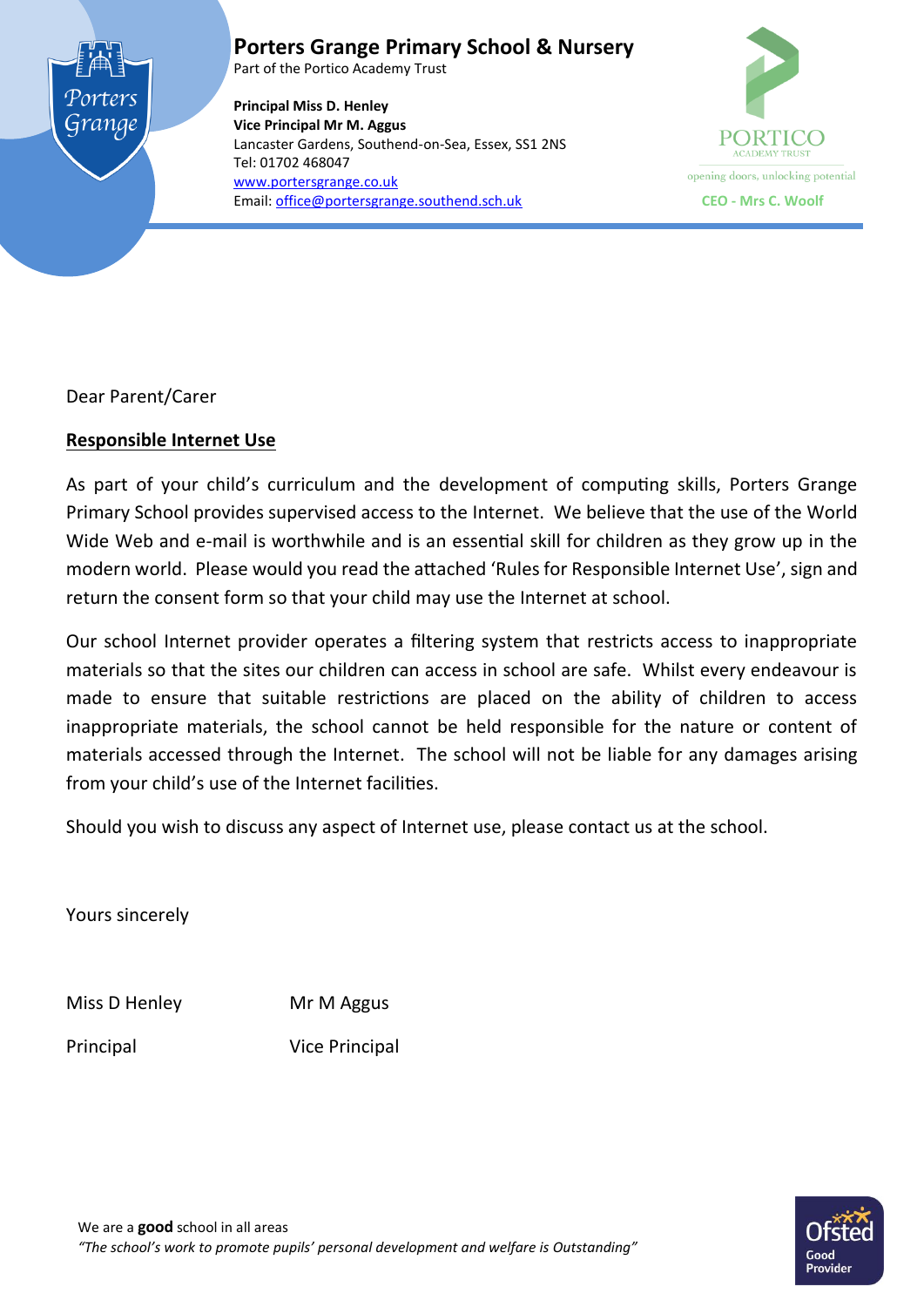## **School Rules for Responsible Internet use for Children at Porters Grange Primary School**

We use the school computers and Internet connection for learning. These rules will help us to be fair to others and keep everyone safe.

- I will ask permission before entering any web site, unless my teacher has already approved that site.
- On a network, I will use only my own class login and password.
- $\bullet$  I will not look at or delete other people's files.
- I will not bring disks, USB drives or computer programs into school without permission.
- I will only e-mail people I know, or my teacher has approved.
- The messages I send will be polite and sensible.
- When sending e-mail, I will not give my home address or phone number, or arrange to meet someone.
- I will ask for permission before opening an e-mail or an e-mail attachment sent by someone I do not know.
- $\bullet$  I will not access Social Networking sites.
- If I see anything I am unhappy with or I receive messages I do not like, I will tell a teacher immediately.
- I know that the school may check my computer files and may monitor the Internet sites I visit.
- I will not use my mobile phone in school and will leave this at the school office.
- I agree that the school may investigate issues that arise as a result of irresponsible internet use on computers, tablets, mobiles and other devices.
- I will know the advice of the CEOP and will use the whistleblowing facility on the learning platform.
- I will, under no circumstances, use devices take pictures or video footage without the express permission to do so.
- I agree to the follow any reasonable adjustments to the rules and understand that these rules are in place for the safety and protection of everyone.

I understand that if I deliberately break these rules, I could be stopped from using the Internet or computer.